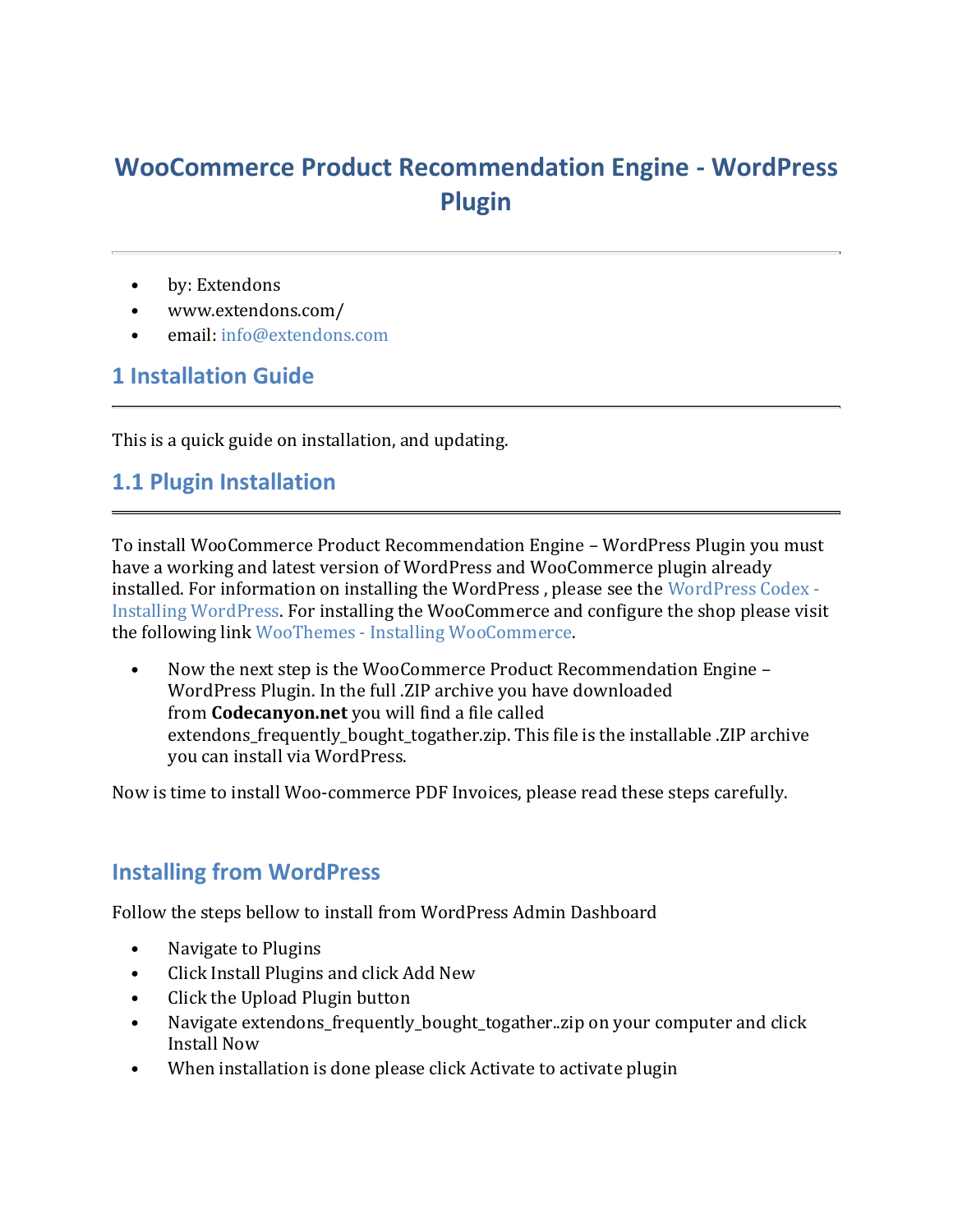### **1.2 Plugin Updates**

#### **Update from WordPress Admin**

Follow the steps bellow to update from WordPress Admin Dashboard

- Navigate to Plugins
- Find the currently installed WooCommerce Product Recommendation Engine WordPress Plugin and click Deactivate
- After deactivation click Delete to remove the old version (your saved setting will not be lost)
- Click Install Plugins and click Add New
- Click the Upload Plugin button
- Navigate the new version archive extendons\_frequently\_bought\_togather.zip on your computer and click Install Now
- When installation is done please click Activate to activate plugin

#### **Update using FTP**

Follow the steps bellow to update using FTP

- Unzip the new version archive extendons frequently bought togather.zip to a desired location on your computer. These extracted files will be uploaded later via FTP
- Connect to your server via FTP (Use FileZilla or any other FTP client)
- Navigate to /wp-content/plugins/ server directory and delete the current plugin folder /extendons\_frequently\_bought\_togather/
- Locate the local directory where you have unzipped the new version archive extendons\_frequently\_bought\_togather.zip
- Upload local folder / extendons frequently bought togather/ to remote /wpcontent/plugins/

#### **2 User Guide**

After installation of plugin, login to admin panel and flush your cache storage.

#### **2.1 How to Add Frequently Bought Together Products**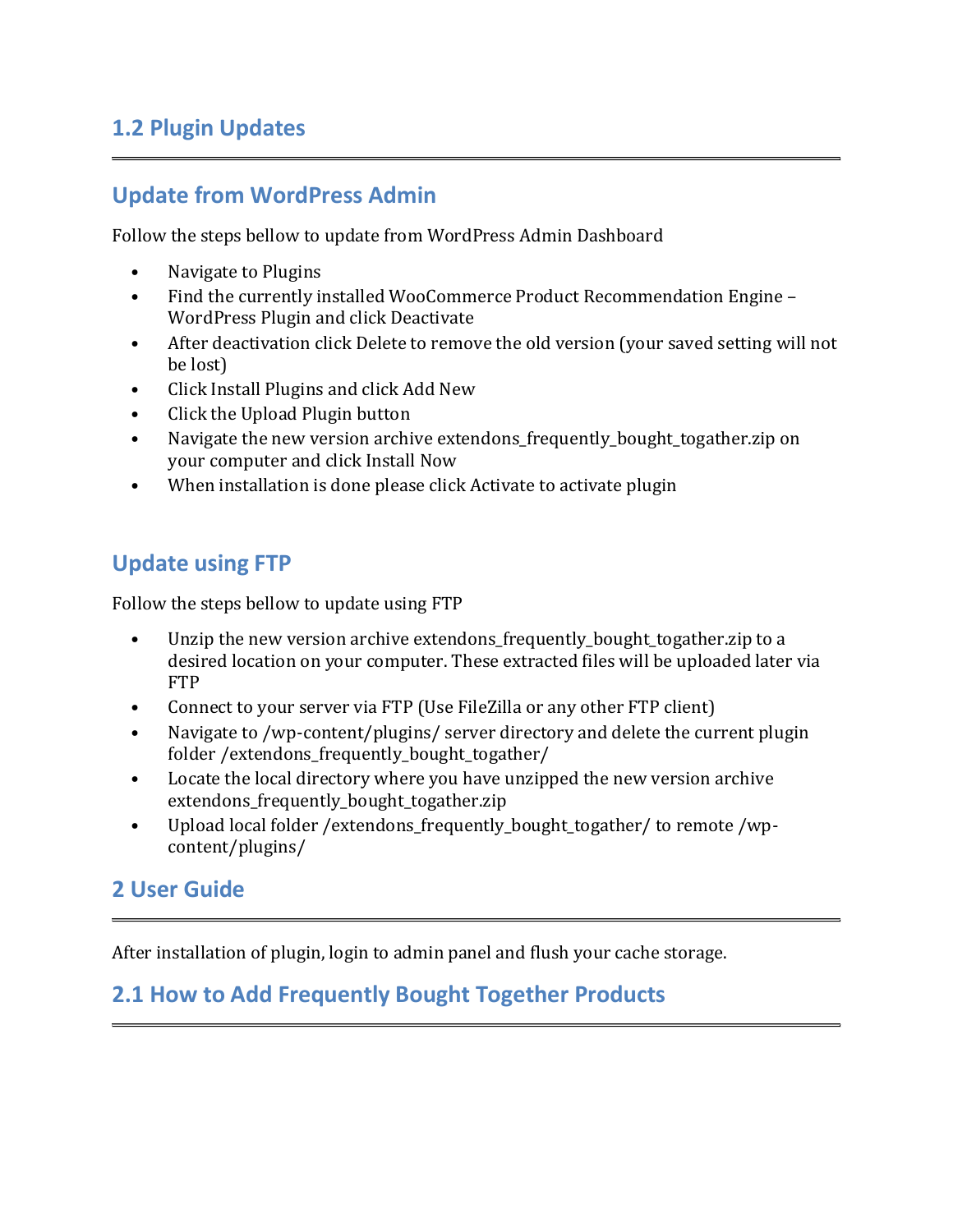#### **Step 1 - Go to All Product:**

At the backend go to "All Products". Here you will find the list of all the products. Click on any product to continue.

| <b>B</b> Dashboard            |                                     |                     | Products Add New Import Export | Help T<br>Screen Options ▼       |                 |               |                         |                          |              |                                 |
|-------------------------------|-------------------------------------|---------------------|--------------------------------|----------------------------------|-----------------|---------------|-------------------------|--------------------------|--------------|---------------------------------|
| A Posts                       | All (24)   Published (24)   Sorting |                     |                                |                                  |                 |               |                         |                          |              | Search products                 |
| Frequently Bought<br>Together |                                     | <b>Bulk Actions</b> | Filter by category<br>Apply    | v Fiter<br>Fiter by product type |                 |               |                         |                          | 24 items     | $of 2$ $\rightarrow$<br>$-11.1$ |
| <sup>0</sup> 1 Media          | П                                   | 圖                   | Name                           | SKU.                             | Stock           | Price         | Categories              | Tags                     | $\star$<br>٠ | Date                            |
| <b>Dages</b>                  | Ц                                   |                     | <b>Patient Ninja</b>           | HOODIE-RATIENT-NINJA             | <b>In stock</b> | £35.00        | Clathing, Hoodies       | ÷                        | ŝ<br>☆       | Published<br>2017/12/08         |
| Comments<br>WooCommerce       | $\Box$                              |                     | Flying Ninja                   | POSTER-RVING-NINIA               | In stock        | £15.00 £12.00 | Posters.                | ÷                        | ☝<br>宜       | Published<br>2017/12/08         |
| <b>O</b> Products             | □                                   |                     | Ship Your Idea                 | POSTER-SHIP-YOUR-<br>IDEA        | In stock        | £15.00        | Posters                 | $\sim$                   | ⋒<br>☆       | Published<br>2017/12/08         |
| All Products<br>Add New       | □                                   |                     | <b>Premium Quality</b>         | POSTER-PREMIUM-<br>QUALITY       | In stock        | £15.00 £12.00 | Posters<br><b>SANCE</b> | 益                        | 凾<br>贷       | Published<br>2017/12/08         |
| Calegories<br>Tags.           | $\Box$                              | ä                   | Woo Ninja                      | POSTER-WOO-NINJA                 | In stock        | £15.00        | Posters                 | $\overline{\phantom{a}}$ | ß<br>宜       | <b>Published</b><br>2017/12/08  |
| Attributes                    | □                                   |                     | Woo Logo                       | POSTER-WOO-LOGO                  | In stock        | £15.00        | Posters                 | $\leq$                   | æ<br>投       | Published<br>SNETHERMS.         |

#### **Step 2 - Add Products:**

Now at the product page at the backend you can add "Frequently Bought Together" at the "Linked Products" tab. You can select from all the products from your products list as shown below.

| All Products<br>Add New              | Product data - Simple product   |                            | Albums<br>$\Box$ Singles<br>Posters             |   |  |                           |                                |   |
|--------------------------------------|---------------------------------|----------------------------|-------------------------------------------------|---|--|---------------------------|--------------------------------|---|
| Categories<br>$\lceil \log p \rceil$ | $\triangleright$ General        | Upsells                    | Search for a product                            | 0 |  |                           | + Add new category             |   |
| Attributes                           | <b>O</b> Inventory              |                            |                                                 |   |  |                           |                                |   |
| $\mathcal N$ Appearance              | sipping                         | $C$ ross-sells             | θ<br>Serrch for a product                       |   |  |                           | Product tags                   |   |
| fir Plugins                          | <b><i>d</i></b> Linked Products | Frequently Bought Together | - Patient Ninjo   < Ship Your Idea   - Woo Logo |   |  |                           | $\dot{\rm add}$                |   |
| <b>A</b> Users                       | Attributes                      |                            | Patient Ninja                                   |   |  | Separate togs with commos |                                |   |
| $\sqrt{\frac{1}{2}}$ Tools           | <b>C</b> Advanced               |                            | Ship Your (dea<br>Woo Ninja                     |   |  |                           | Choose from the most used tags |   |
| <b>E</b> Settings                    |                                 |                            |                                                 |   |  |                           |                                |   |
| Collapse menu                        | Product short description       |                            | Premium Quality                                 |   |  |                           | Product Image                  | × |
|                                      |                                 |                            | Woo Logo                                        |   |  |                           |                                |   |
|                                      | Reviews                         |                            | Woo Album #4                                    |   |  | ٨                         | $\frac{1}{2}$                  |   |

### **Step 3 - Frontend:**

Now at the frontend your frequently bought together products will be featured as shown below on the right sidebar. You can always to back and edit this information.